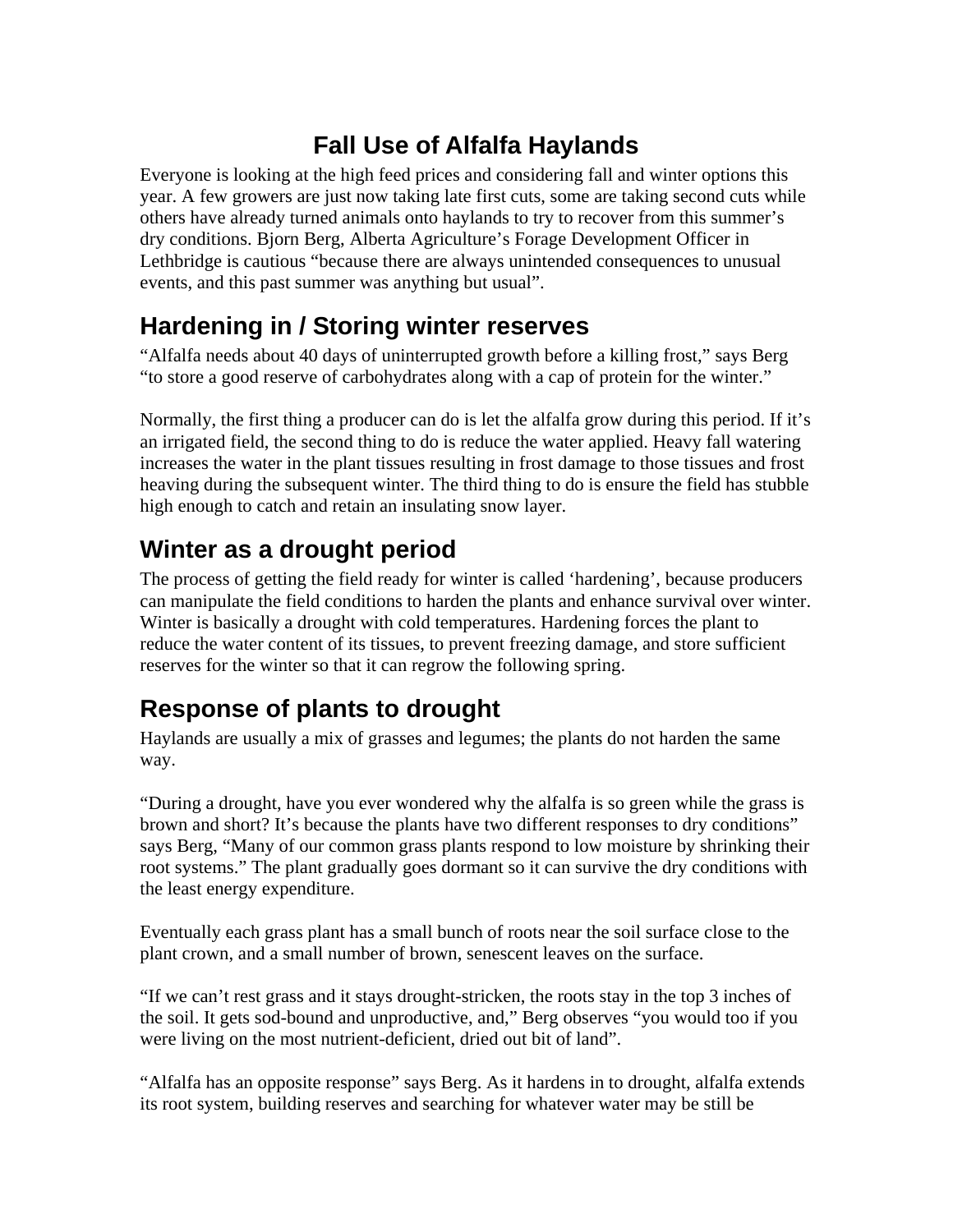available deeper in the soil. Before it goes completely dormant, the alfalfa plant will have a few, very green leaves and a thin, deep tap-root.

#### **Benefits of fall harvest**

During a drought another factor comes into play: producers haven't sufficient pasture or hay to adequately sustain their herd. There is a strong temptation to overharvest the hayland during its fall hardening period. The benefit may be significant.

"The feed produced from these fields is usually very high quality stuff, although the volumes may not be great" says Berg.

With some older or poorer feed to mix in, this might make the difference between getting through the winter or selling stock today. If the stand is older or due for a renovation, the late harvest can be considered a treatment that will weaken the stand preparing it for renovating next spring.

## **Risks of late season harvest**

The risks must also be considered. During a drought, the majority of growth in the field will be alfalfa. Harvesting this plant during the early part of its hardening-in period may significantly affect its ability to withstand the winter and initiate growth next spring.

Under normal conditions, well-managed stands between two and four years of age will lose about 15% of the resident plants each year. This is a natural thinning process that occurs in all alfalfa stands. Heavy use in the critical hardening-in period on a droughtstricken stand could result in attrition as high as 50%.

In Alberta, a mid-winter warming with no snow cover followed by a severe temperature drop has been a common occurrence during the last two decades. Fields become iced, roots freeze, crowns are starved of oxygen, and fungus invades the damaged tissues in the early spring. Many well-managed alfalfa stands have been decimated; those in poor condition didn't stand a chance.

#### **Bloat**

Contrary to popular belief, the risk of bloat is higher during fall grazing than any other season. Berg notes that grazing research at Kamloops, BC and Lethbridge, Alberta showed the risk of bloat in cattle increased in the fall because the alfalfa is highly digestible and animals consume it exclusively.

Turning the animals in just after a killing frost is doubly risky. Frozen leaves mean ruptured cells in the plant tissues. This enhances the release of gas and the creation of stable bloat foams in the animal's stomach.